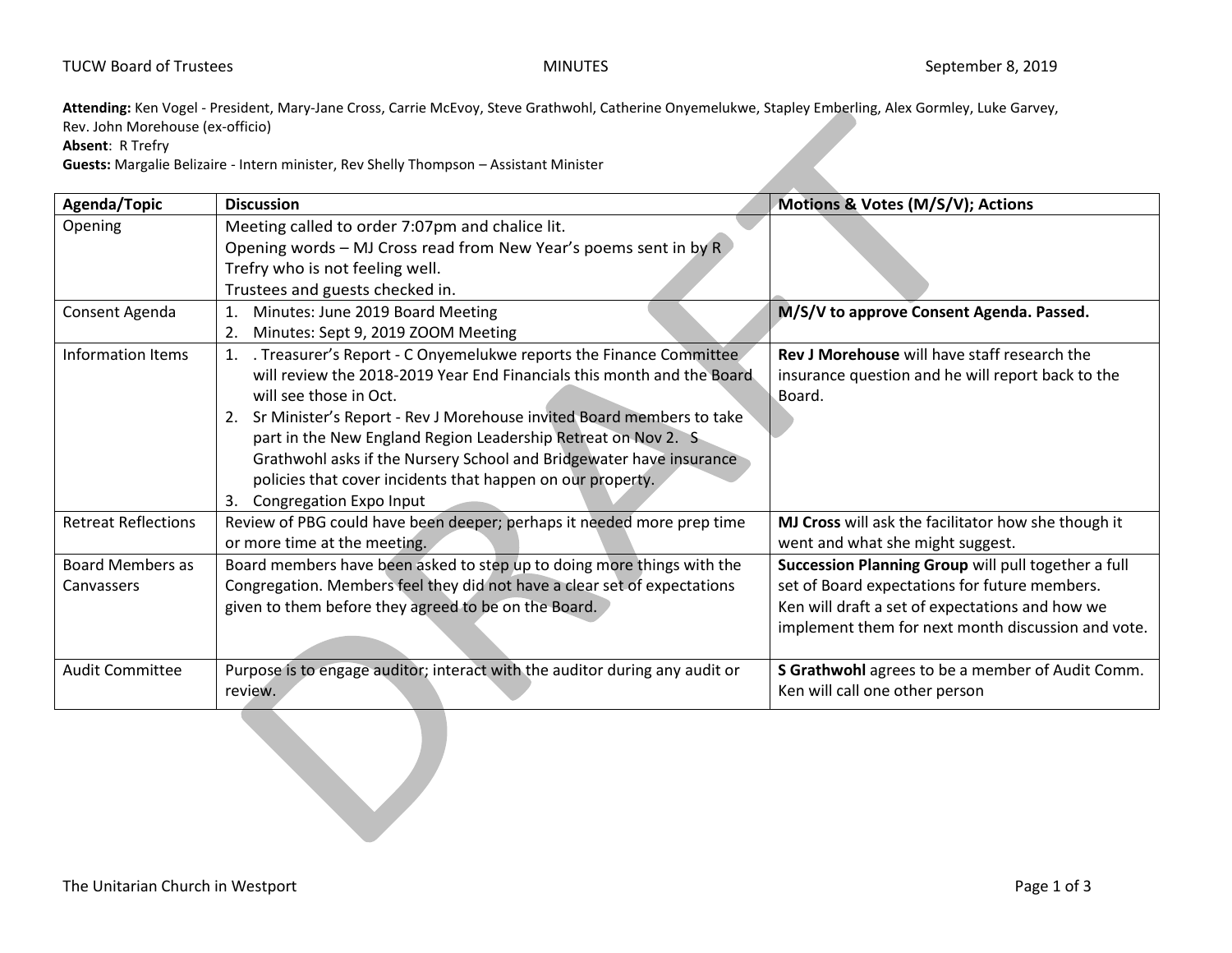| <b>MINUTES</b><br><b>TUCW Board of Trustees</b> |                                                                              | September 8, 2019                                       |
|-------------------------------------------------|------------------------------------------------------------------------------|---------------------------------------------------------|
| Board Goals 2019-                               | Ken gave overview - goals should be SMART: Specific, Measurable,             |                                                         |
| 2020                                            | Achievable, Relevant, Time-based.                                            |                                                         |
|                                                 |                                                                              |                                                         |
|                                                 | I. Capital Campaign: Goals are to reach \$2,000,000 and to get as close as   |                                                         |
|                                                 | possible to 100% participation. Also Catherine and Sue O'Meara are setting   |                                                         |
|                                                 | up a collections process to ensure timely payment of pledges.                |                                                         |
|                                                 | Rev John notes we will contract for actual work as money comes in. He        |                                                         |
|                                                 | requests Board to be supportive in the construction process.                 |                                                         |
|                                                 |                                                                              |                                                         |
|                                                 | II. Succession/Onboarding/Cookbook/Education(SOCE): Luke sent out first      | SOCE - Officers will journal their responsibilities and |
|                                                 | draft looking for inputs to make each area fit more in the SMART model.      | send to SOCE. SOCE will revise report and bring to      |
|                                                 | Board agreed we should communicate the expectations we come up with to       | next Board meeting.                                     |
|                                                 | the Nominating Committee.                                                    |                                                         |
|                                                 | Luke asks the Officers to journal constantly, to include all our tasks and   |                                                         |
|                                                 | expectations, and send these to him in an iterative process.                 |                                                         |
|                                                 | Ken suggests the SOCE goals should be documents for each area.               |                                                         |
|                                                 |                                                                              |                                                         |
|                                                 | III. Linkages and Communication: Goals and needs for success document        | Carrie and Bob will work on Communications part of      |
|                                                 | meet the SMART model. Perhaps Board members should write something as        | Linkage Goals.                                          |
|                                                 | part of the communications.                                                  |                                                         |
|                                                 | IV. ENDS prioritization/revision: Rev John and Board need to agree on        | M/S/V to add Ends 1.2.- We become a sustainable,        |
|                                                 | priorities for this year. Small group to meet and propose revision of ends   | robust Congregation comprised of all generations.       |
|                                                 | and/or change of priorities.                                                 | Passed.                                                 |
|                                                 | Catherine suggests we add an End 1.2.4 - Attracting more families with       |                                                         |
|                                                 | children. (We become a sustainable, robust Congregation comprised of all     | M/S/V to make this our #1 priority under the            |
|                                                 | generations).                                                                | Among Ends. Passed.                                     |
| <b>Board Responsibility</b>                     | I. Monitoring: better feedback to Rev John; better Governance reports;       | I. Steve and Ken will revise the monitoring schedule.   |
| Areas                                           | schedule should better reflect our priorities.                               |                                                         |
|                                                 |                                                                              |                                                         |
|                                                 | II. Treasurer: Finance Committee will revise Finance Policy & Charter - each | II. Catherine will bring the documents to the Board     |
|                                                 | will need Board approval.                                                    | once approved by Finance Committee.                     |
|                                                 |                                                                              |                                                         |
|                                                 | III. Governance: Ensure all appropriate materials are uploaded to Dropbox,   | III. Ken and MJ will ensure Dropbox folders are         |
|                                                 | as the location for all master copies; have draft Board Cookbook to all      | accessible by all Board members, and will upload        |
|                                                 | members by November 2019 meeting; ensure all officers hand in draft          | materials. Ken will develop draft Board Cookbook.       |
|                                                 | journaling of duties by October meeting.                                     | Officers will send journaling to SOCE team.             |
|                                                 |                                                                              |                                                         |